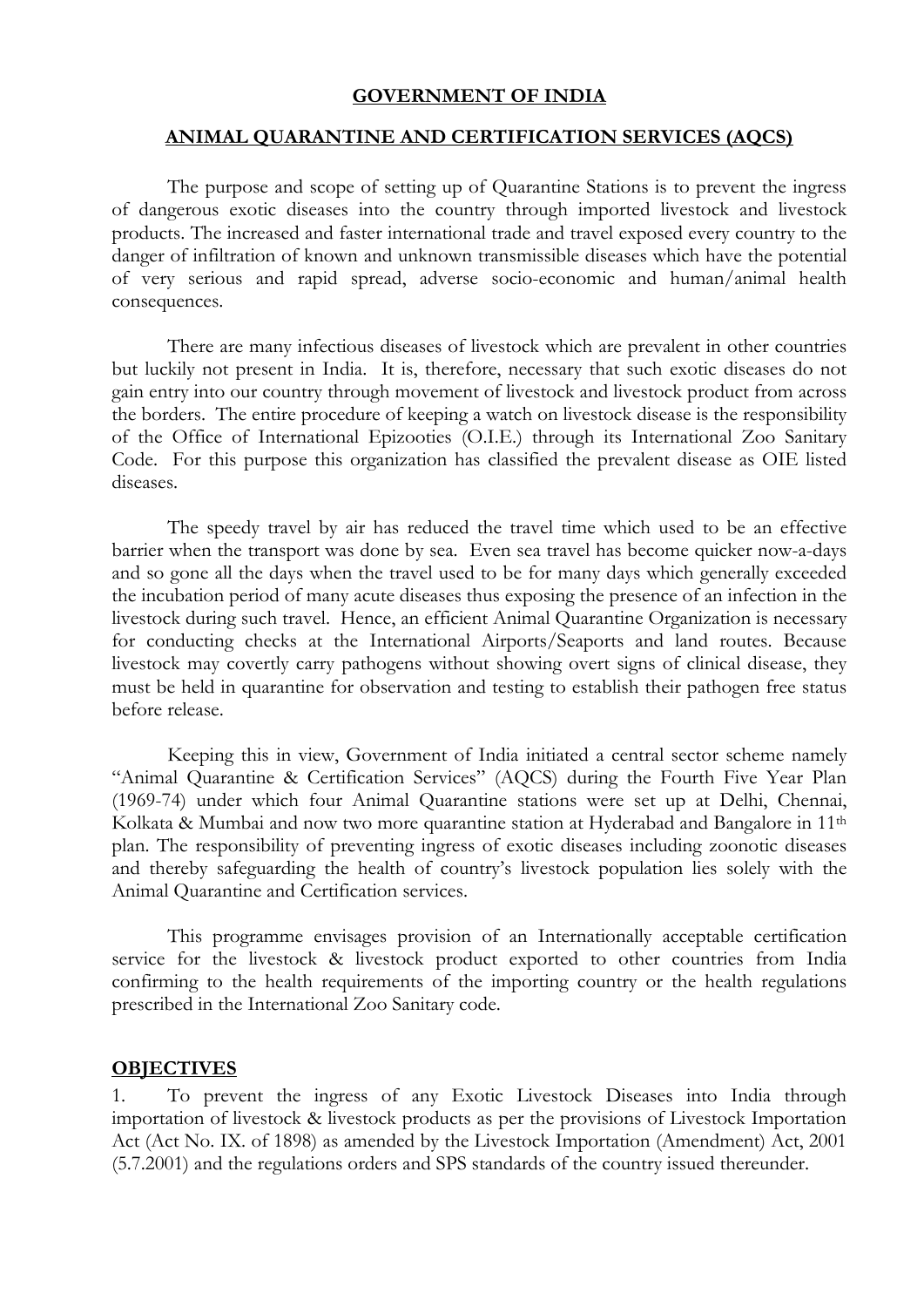2. To provide an internationally accepted certification service for augmenting export and to play important role to increase International trade of livestock and livestock products.

3. To inspect and register the plants/mills exporting the animal by-products.

#### **Quarantine Stations in INDIA**

- 1. New Delhi
- 2. Mumbai
- 3. Kolkatta
- 4. Chennai
- 5. Hyderabad
- 6. Bangalore

#### **LABORATORIES ASSISTING AQCS**

- •HSADL (High Security Animal Disease Laboratory), Bhopal (imported consignments of Livestock and Livestock products)
- •NRCE (National Research Centre on Equines) , Hissar (Horses)
- •CDDL (Central Disease Diagnosis Laboratory) at IVRI (Indian Veterinary Research Institute), Bareilly
- •RDDLs (Regional Disease Diagnosis Laboratory)
- •VETERINARY COLLEGES

#### **ECONOMIC IMPORTANCE OF ANIMAL QUARANTINE**

#### **IMPORT:**

 Saving the huge money, lobour and time required in disease eradication programmes (sometimes eradication not sure) by preventing the entry of exotic diseases.

#### **EXPORT:**

Important role in Increasing the demand of LS/LSP in the international market by quality certification of livestock and livestock products as per the requirement of importing country.

## **CATEGORIES OF Livestock (LS)/Livestock products (LSP) for IMPORT PURPOSE:**

- Requiring import license from DGFT. (Restricted items)
- Requiring Sanitary Import Permit (SIP) from DAHDF. (Free items)
- LS/LSP prohibited in view of Disease status .

## **IMPORT PROCEDURES**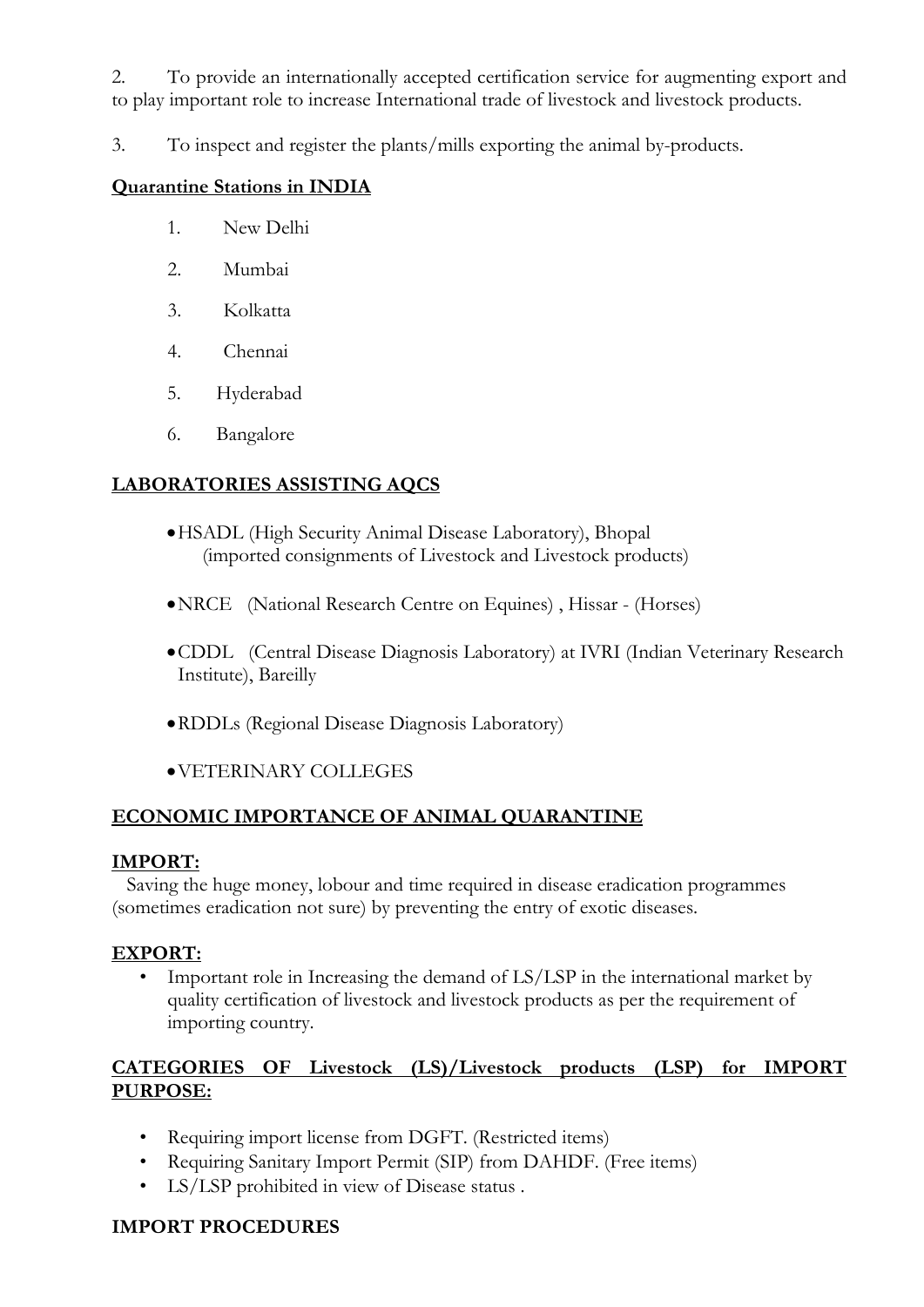Livestock and Livestock Products are imported as a baggage and cargo through Airport/Seaport and ICDs. The said consignments are referred by the customs for Animal Quarantine Clearance in compliance to import Quarantine health rules of the Government of India. The consignments are examined along with the accompanied health certificates and other relevant papers before allowing the entry into India.

In case the consignment is not fulfilling the health protocol laid down by Government of India then appropriate action is taken as per the rules in National Interest. The imported livestock are kept under quarantine for observation and testing as per the prescribed health protocol. The products are also checked and tested accordingly in compliance to the health protocol prescribed by Government of India.

#### **Requirement of Documents/Procedure for filling application at AQCS office for Import/Export clearance of livestock and Livestock Products:**

**1. Documents required cum check list with Application Form for IMPORT OF LIVESTOCK (pet under baggage rule for owners -Dog/Cat upto 2 number)** 

#### **DOG and CAT (As per Custom Circular no.15/2013 dated 8.4.13)**

1. **Accompanied Baggage**: Ticket of the owner. **Unaccompanied Baggage**: Within1 month after arrival of owner- copy of Pass Port along with immigration stamp.  **Requirement of advance Custom permission**: For owners sending the pet more

than 1 month after their arrival or before arrival.

 **For all above: Required- Visa copy/other document to establish continuous stay abroad for at least two years with proof of transferring the residence to India.** In case of doubt/procedural requirement advance Custom Permission may be asked to consider the pet under Baggage rule.

2. **Dog:** The official health certificate from the country of origin certifying that the dog is free from clinical sign and symptoms of all infectious and contagious diseases including Rabies, Canine Distemper, Parvo virus infection, Leptospirosis etc.

 **Cat:** The official health certificate from the country of origin certifying that the cat is free from clinical sign and symptoms of all infectious and contagious diseases including Rabies, Distemper, Feline enteritis, Feline panleukopenia, leptospirosis etc.

- 3. The dog (three months of age and older) and Cat must be vaccinated against Rabies more than one month, but within 12 months prior to actual embarkation and all details shall be officially certified or mentioned in the official Health certificate. Also all other vaccination record/detail shall be officially certified or mentioned in the official Health Certificate.
- 4. The name of owner in the official health certificate must match with the name as mentioned in the ticket of owner to establish ownership.
- 5. The name and address of the owner in the country of origin and in the country of arrival (import) must be mentioned on the health certificate.
- 6. The declaration from the owner that the  $\frac{d\alpha}{dt}$  is bonafide pet with no commercial interest, gift and breeding purpose.
- 7. No additional feed, bedding etc. be allowed during the journey.
- 8. Copy of airway bill/journey details of pet/Bill of entry with custom (If coming under cargo.
- 9. Any other document if required during examination of application.
- 10. Authorization letter if owner is not approaching directly.

**Advance NOC can be issued within 7 days before arrival based on the self certified advance copies of all above documents. Original Health certificate will be**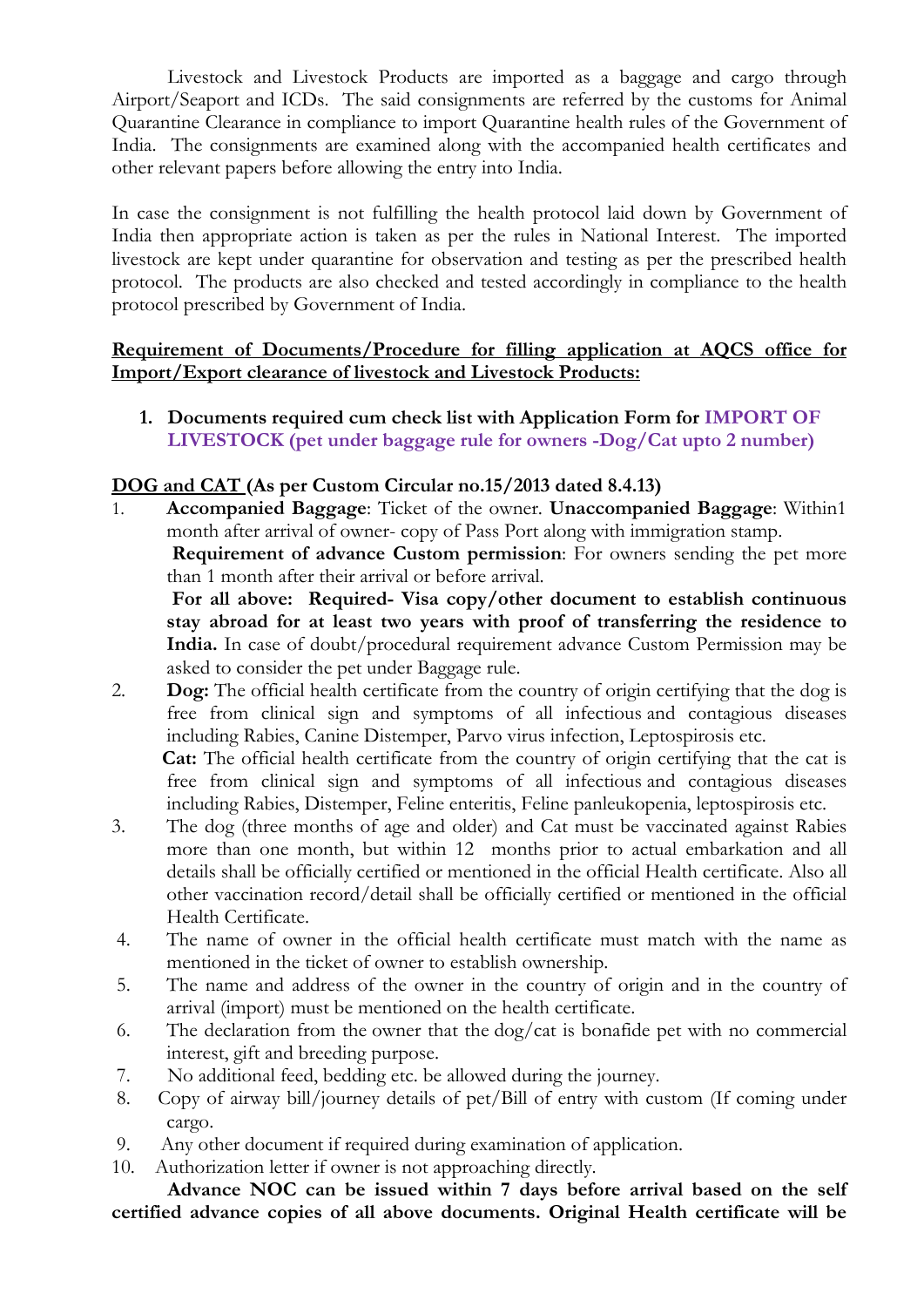**retained by AQCS at the time of examination of pet and issue of Provisional clearance. In case of doubt animal may be kept under Quarantine Observation. Final clearance will be issued after 30 days.** 

- **2. Documents required cum check list with Application Form for IMPORT OF LIVESTOCK (under DGFT Licence/ Sanitary Import Permit)- ALL LIVESTOCK EXCEPT PET (Dog/Cat upto two number with owner under baggage rule)**
- 1. Copy of valid DGFT Licence/Sanitary Import Permit (SIP)
- 2. Bill of entry with Custom reference.
- 3. Official health certificate from the country of origin fulfilling all import health guidelines of India as per the Notification/supplied protocol with license or SIP/AQCS requirement as the case may be. The Identification detail/sheet no./passport no./origin detail shall be mentioned in health certificate/certified officially.
- 4. Laboratory Reports (not mandatory in each case).
- 5. The name and address of owner in the official health certificate must match with the Licence/SIP to establish ownership.
- 6. No additional feed, bedding etc. be allowed during the journey without permission.
- 7. Undertaking and declarations as per requirement.
- 8. Copy of airway bill/journey details of animal.
- 9. Any other document if required during examination of application.
- 10. Original Health documents are mandatory on arrival for Provisional clearance.
- 11. Authorization letter if owner is not approaching directly.

**Advance NOC will be issued within 7 days of arrival based on the self certified advance copies of all above documents. Original Health certificate will be retained by AQCS at the time of Provisional Clearance on arrival. Final Clearance will be issued as per the applicable post import Quarantine rule/regulation.** 

#### **3. Documents required cum check list with Application Form for IMPORT OF LIVESTOCK PRODUCTS**

- 1. Copy of valid DGFT Licence/Sanitary Import Permit (SIP)
- 2. Bill of entry with Custom reference.
- 3. Official health certificate from the country of origin fulfilling all import health guidelines of India as per the Notification/supplied protocol with license or SIP/AQCS requirement as the case may be. The description of Livestock product shall be mentioned in health certificate/certified officially.
- 4. Country of origin certificate.
- 5. Laboratory Reports (if applicable).
- 6. The name and address of consignor and consignee along with other details in the official health certificate must match with the Licence/SIP.
- 7. Custom sealed samples/examination/sampling as the case may be.
- 8. Undertaking and declarations as per requirement.
- 9. Copy of airway bill/cargo details/invoice/packing list of consignment.
- 10. Any other document if required during examination of application.
- 11. Original Health documents are mandatory on arrival for Provisional Clearance/Final clearance/Testing/Examination as the case may be.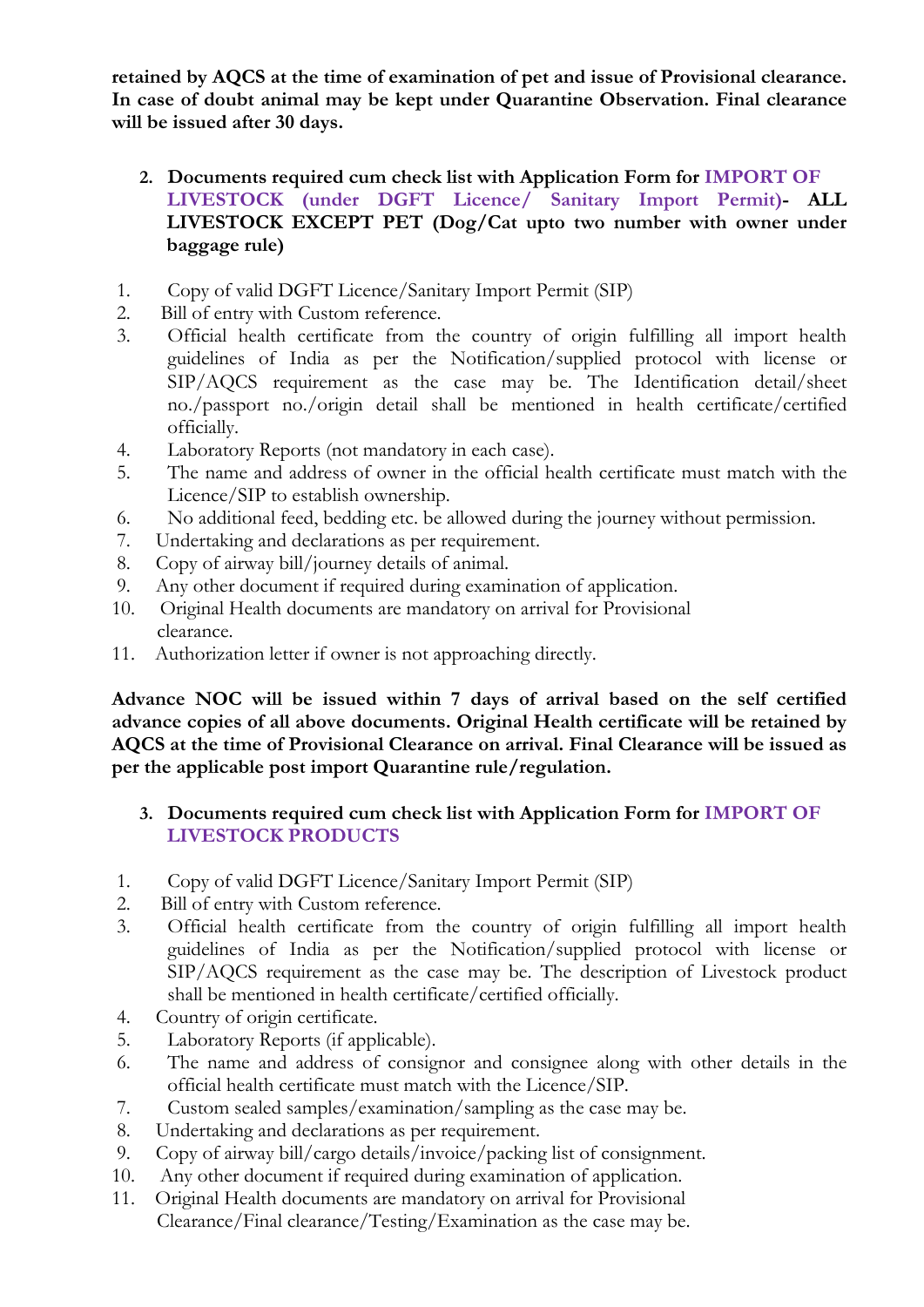12. Authorization letter if owner is not approaching directly.

#### **All attached documents with the application must be self attested.**

#### **EXPORT PROCEDURES**

This programme envisages provision of an Internationally acceptable certification service for the export of livestock & livestock product to other countries from India confirming to the health requirements of the importing country and the health regulations prescribed in the International Zoo Sanitary code.

#### **1. Documents required cum check list with Application Form for EXPORT OF LIVESTOCK**

- 1. Copy of valid Import/Export Licence or Permit as the case may be. If no permit/licence is required than undertaking from the exporter/owner in this regard.
- 2. Official health requirement/format of the importing country. If no prescribed health requirement/format than undertaking from the exporter/owner in this regard.
- 3. Fulfilled health requirement of importing country including testing, treatment, vaccination etc. (if applicable).
- 4. Self certified copies of present health documents including vaccination record of the animal.
- 5. Undertaking and declarations as per requirement.
- 6. Documents of origin, if applicable/asked.
- 7. Copy of airway bill/journey details of animal.
- 8. Any other document if required during examination of application.
- 9. Authorization letter if owner is not approaching directly.

#### **All attached documents with the application must be self attested.**

**Export Quarantine Certificate will be issued after physical examination/Quarantine observation of the animal as the case may be within 2-3 days before departure. If required the animal may be referred for detailed clinical examination including testing. If the animal is not healthy/fit Certificate will not be issued.** 

#### **2. Documents required cum check list with Application Form for EXPORT OF LIVESTOCK PRODUCTS**

- 1. Copy of valid Import/Export Licence or Permit as the case may be. If no permit/licence is required than undertaking from the exporter/owner in this regard.
- 2. Official health requirement/format of the importing country. If no prescribed health requirement/format than undertaking from the exporter/owner in this regard.
- 3. Fulfilled health requirement of importing country including testing, treatment, fumigation etc. (if applicable/asked).
- 4. Registration certificate/Approvals of the exporting units.
- 5. Undertaking and declarations as per requirement.
- 6. Documents of origin of product, if applicable/asked.
- 7. Copy of airway bill/Bill of lading/Packing list/Invoice of the consignment.
- 8. Certificate/information from the local Government authorities and others wherever applicable.
- 9. Any other document if required during examination of application.
- 10. Authorization letter if owner is not approaching directly.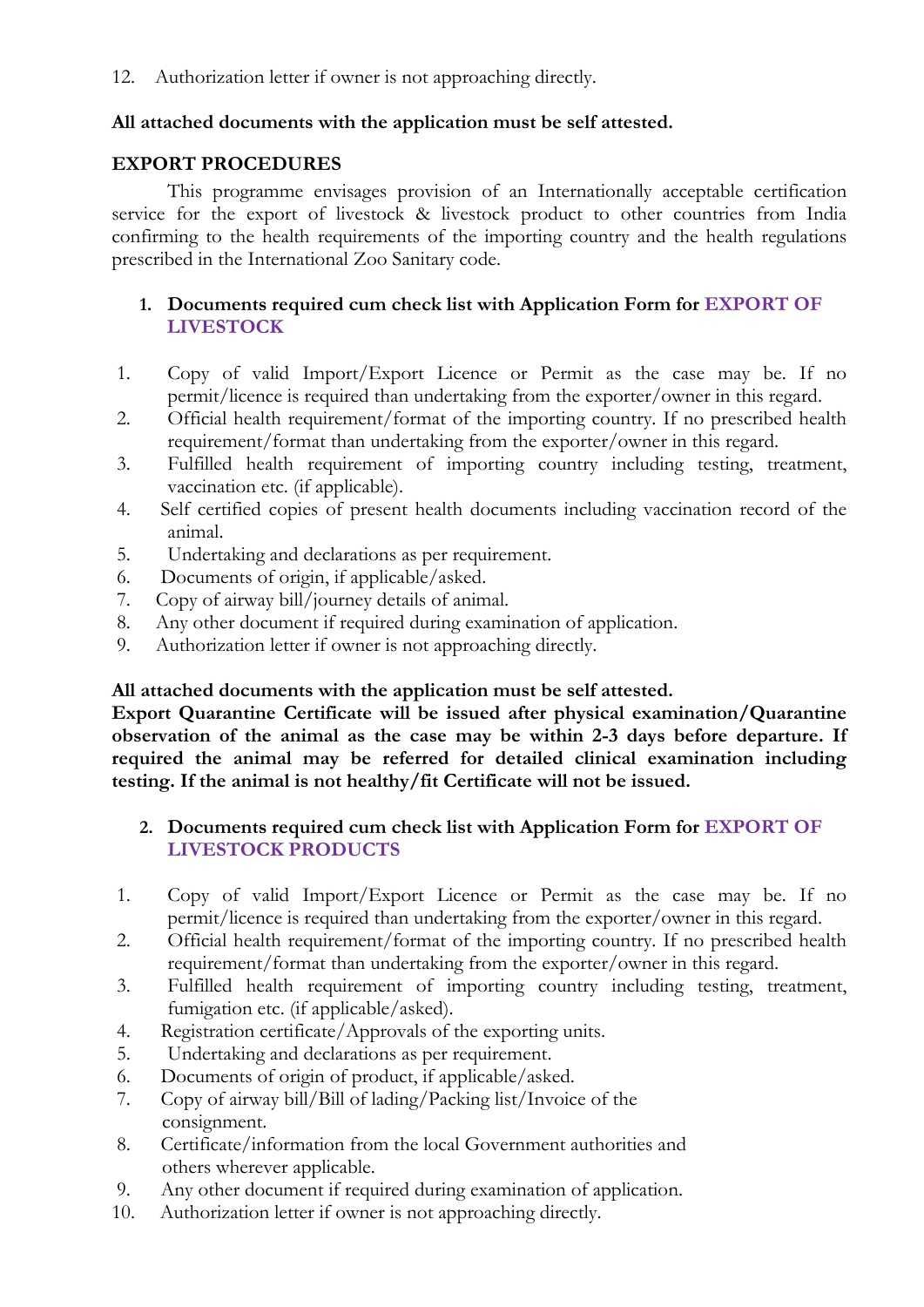**All attached documents with the application must be self attested. All application must be registered on/before the Bill of lading date. Certificate will be issued on or before the lading date.** 

#### **RE-IMPORT**

#### **POINTS TO CONSIDER**:

- Reason of re-import.
- Other products in the carrier.
- Loading/unloading en route.
- Shelf life of the product.
- Duration of stay in importing country.
- Place of holding in importing country.
- Health condition of the consignment.
- Fulfillment of pr-export requirements.
- Disease freedom status of importing country.

#### **ACT & NOTIFICATIONS**

Livestock Importation Act, 1898 AMENDMENTS

- 1. 'Livestock Importation (Amendment)Act',1953.
- 2. THE LIVESTOCK IMPORTATION (AMENDMENT) BILL,2001 Called as- 'Livestock Importation (Amendment) Act',2001. Insertion of words "and livestock products" after the word "Livestock" came into force-5thday of July 2001

### **NOTIFICATIONS ON IMPORT HEALTH GUIDELINES AND PROCEDURES ON IMPORT LIVESTOCK & LIVESTOCK PRODUCTS (visit [www.dahdf@nic.in](http://www.dahdf@nic.in/) (Trade)**

#### **Some of the major notifications are as under:**

- 1.  $7.7.2001$ , S.O.655 (E) Restriction of Livestock products. 2. 16.10. 2001, S.O.1043 (E) - Inclusion of aquatic animals & products under livestock products. 3. 5.9.2007, S.O.1496 (E) - Regulation for import of Bovine semen. 4. 28.3.2008, S.O. 794 (E) - Restriction of Livestock products. 5. 2.5.2008, S.O.1086 (E) - Regulation for import of Pet food. 6. 24.7.2009, S.O. 1825 (E) - Regulation for import of Raw hides.
- 7. 5.10.2012, G.S.R. 752 (E) Regulation for import of Equines.
- 8. 10.6.2014, S.O. 1496 (E) Livestock Import Procedure.

#### **Import of pets under Baggage:**

• Customs Circular No.94/2002 dated 23.12.2002, 15/2013 and 25/2013

upto two numbers per passenger at one time **(no import license or import sanitary permit)** 

• **PETS : DOG AND CAT ONLY**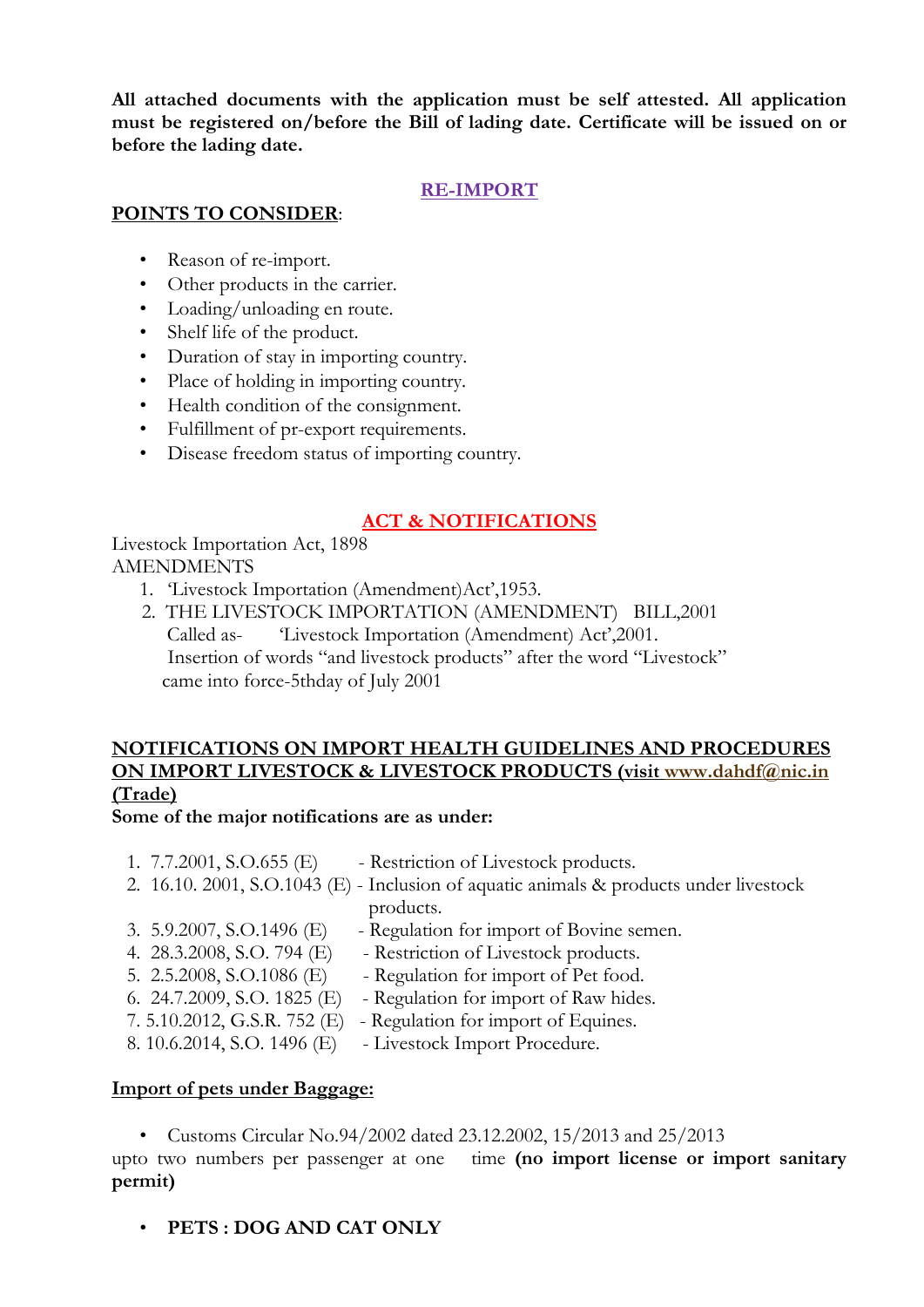#### **Common Facilities Available in Animal Quarantine Stations:**

- Administrative Building with Office, Library, Computer Room, Conference Hall and stores
- Laboratory with facility to process and dispatch samples collected from imported animals in a complete sterilized manner to the Government approved laboratory for necessary testing. Also, to conduct routine test of blood, urine, faeces, skin scrapings etc. as or when required.
- Collection and shipment of samples to reference laboratory as approved by Government of India.
- Duty Rooms for visiting Veterinary Officer and Animal care takers.
- Animal sheds for keeping the animals during quarantine i.e. Cattle, Horses, Pigs, Sheep, Goats, Dogs, Cats, Laboratory Animals, Poultry/Other Birds, Misc./Zoo Animals etc.
- Isolation Shed
- Dispensary/Dressing Room
- Change over Room
- Post Mortem Room
- Incinerator
- Disposal Area
- Horse paddocks
- Loading and Unloading Platform
- Vehicle dip/wash
- Disinfection and fumigation facilities
- Back up power supply

#### **Quarantine Station follow the following Protocol for the entry of visitors for genuine reasons in the Quarantine Stations**

- \* Entry only after following Dress Code & Quarantine Regulations.
- \* Only Pass holders are allowed.
- \* Eatables are not allowed in the Quarantine Zone.
- \* Other than pass holders entry after permission from Quarantine Officer.
- \* Entry not the right of the pass holder/visitor, proper justification is required.
- \* Smoking /Tobacco is strictly prohibited in the AQCS Campus.
- \* Animal Attendant must follow the dress code.
- \* Riding or playing with the animals is prohibited.

\* Veterinarian and Para vet (direct handlers) – Entry only after taking shower and change of dress.

Animal Owner, Veterinarian & Para vet must not visit any animal farm or contact any animal at least 24 hrs. before and after the visit.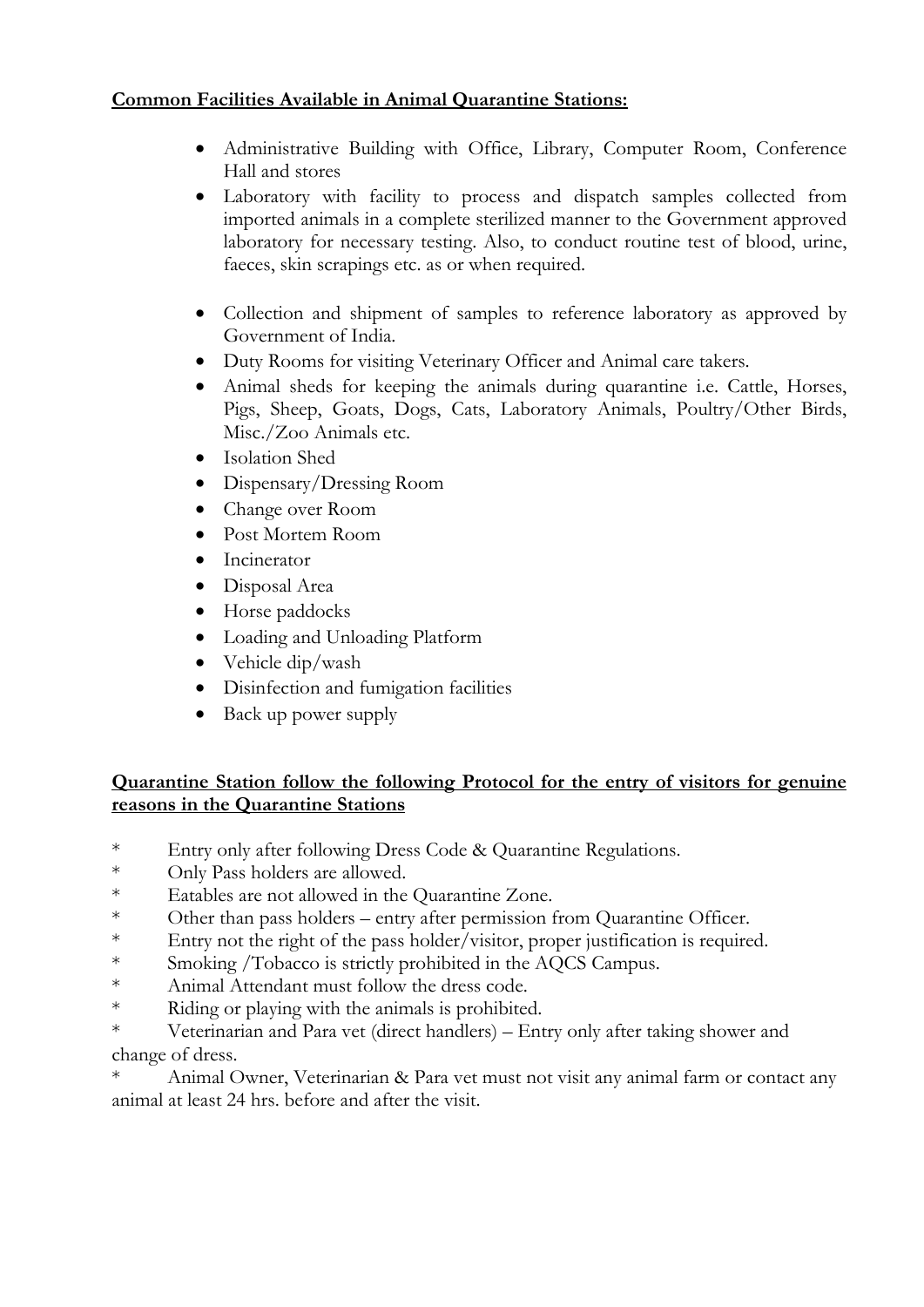### **ACCOMMODATION FACILITIES AT AQCS STATIONS (except Hyderabad and Bangalore)**

| Sl.No.         | <b>Species</b>           | AQCS,         | AQCS,   | AQCS,                    | AQCS,   |
|----------------|--------------------------|---------------|---------|--------------------------|---------|
|                | (in Nos.)                | New Delhi     | Chennai | Mumbai                   | Kolkata |
|                | Cattle                   | 48            | 48      | 14                       | 38      |
| $\overline{2}$ | Sheep & Goat             | 300           | 270     | 48                       | 100     |
| 3              | Dogs/Cats                | 10            | 10      | 16                       | 3       |
| $\overline{4}$ | Horses                   | 20            | 20      | 20                       |         |
| 5              | Poultry/Birds            | 250           | 100     | 320                      |         |
|                |                          |               |         |                          |         |
| 6              | Pigs                     | 100           | 60      | 48                       | 100     |
|                | Laboratory animals       | 500           | 400     | $\overline{\phantom{0}}$ |         |
| 8              | Misc. animals            | One shed with |         |                          |         |
|                | (elephants, Camels etc.) | open space    |         |                          |         |

#### **ACCOMMODATION CHARGES FOR KEEPING ANIMALS AT AQCS STATIONS**

| Sl.No.         | Item                       | Accommodation rates (Rs.per day)     |
|----------------|----------------------------|--------------------------------------|
|                | All Equids including horse | 750.00 per equids                    |
| $\overline{2}$ | Cattle/Buffalo             | 700.00 per cattle                    |
| 3              | Sheep/Goat (unit of 20)    | 1230.00 per 20 sheep/goats           |
|                | Per Head                   | $(Rs.290.00 \text{ per sheep/goat})$ |
| $\overline{4}$ | Dog/Cat/Small Carnivore    | 300.00 per Dog/Cat/Small Carnivore   |
| $\overline{5}$ | $\text{Pig}$ (unit of 5)   | 365.00 per 5 pigs                    |
|                | Per Head                   | $(Rs.290.00 \text{ per head})$       |
| 6              | Birds (unit of 100)        | 2320.00 per 100 birds                |
|                |                            | $(Rs. 290.00 \text{ per bird})$      |
|                | Rabbit (unit of 10)        | 450.00 per 10 rabbit                 |
|                | Per Head                   | (Rs. 300.00 per rabbit)              |
| 8              | Lab Animal Rat/Mice/others | 450.00 per 10 lab animal             |
|                | (unit of $10$ )            | (Rs. 300.00 per lab animal)          |
| $\Omega$       | Attender                   | $250.00$ per person                  |

The above rate may be enhanced/increased by 10% every Year (1st January).

 The electric charges for water cooler (Rs. 40/- per day) and AC (Rs. 450/- per day) will be charged as per consumption if required by importer. Acs and water coolers will be arranged and installed by the importer.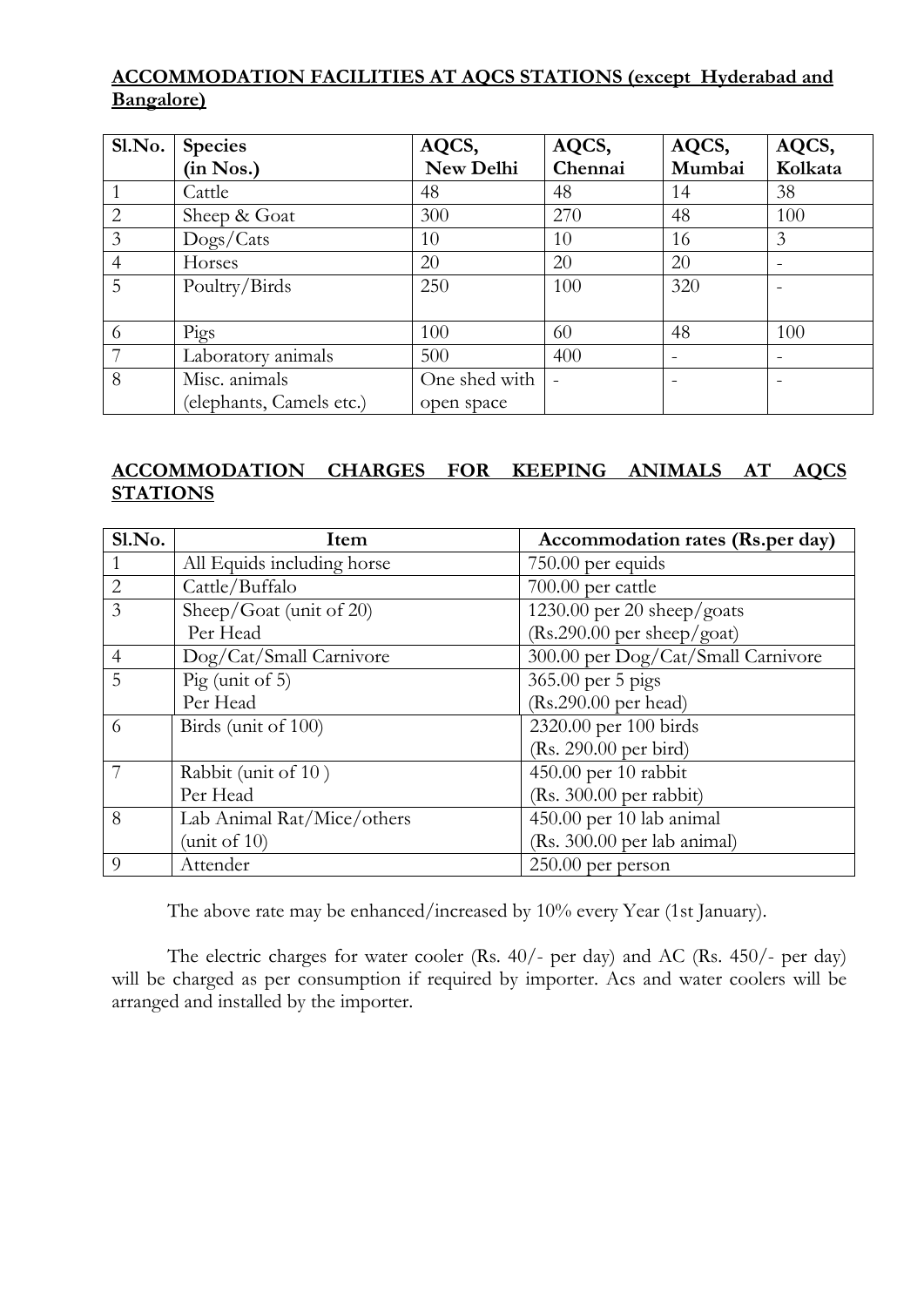

**AQCS- Mumbai**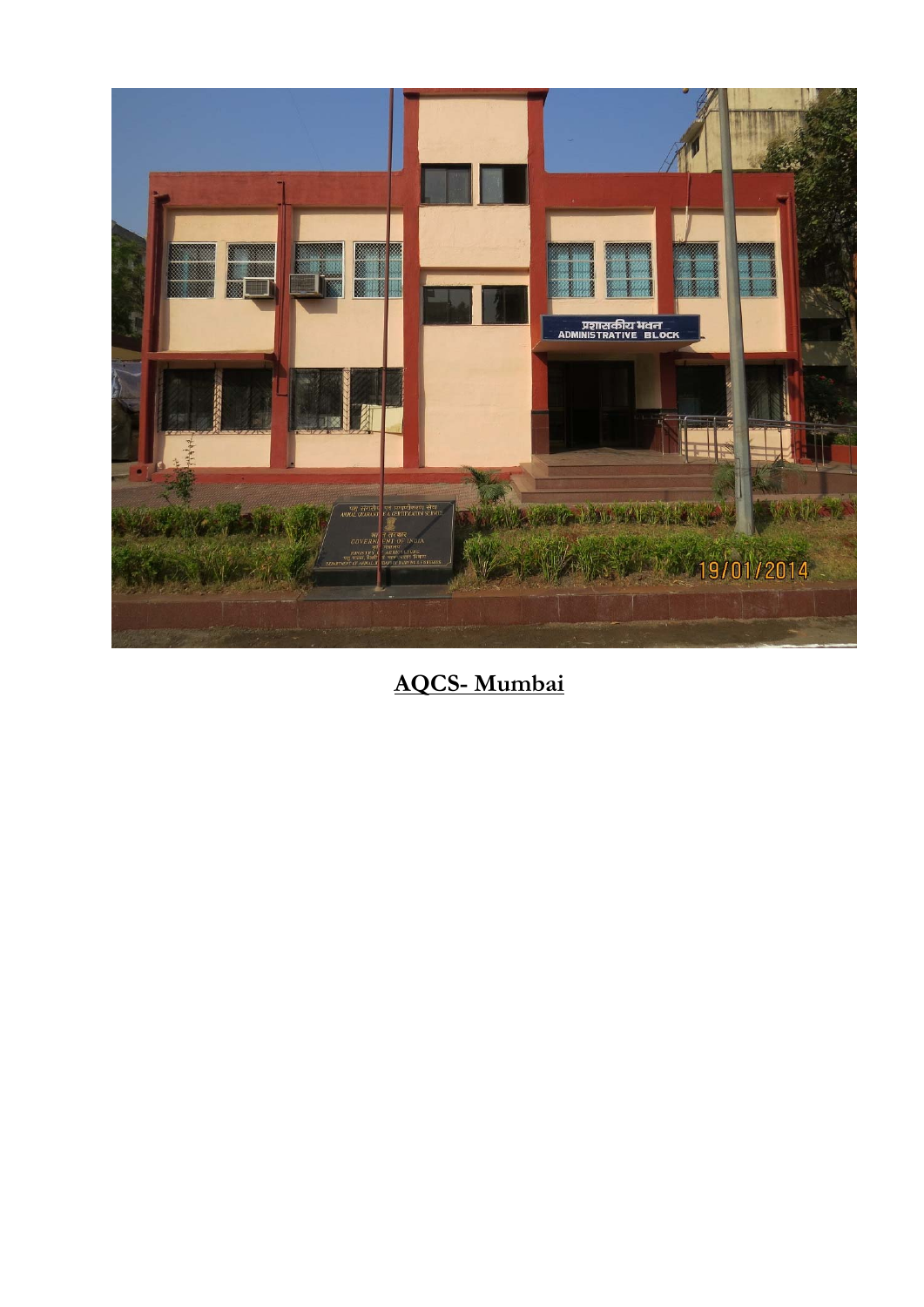

## **AQCS- Delhi**